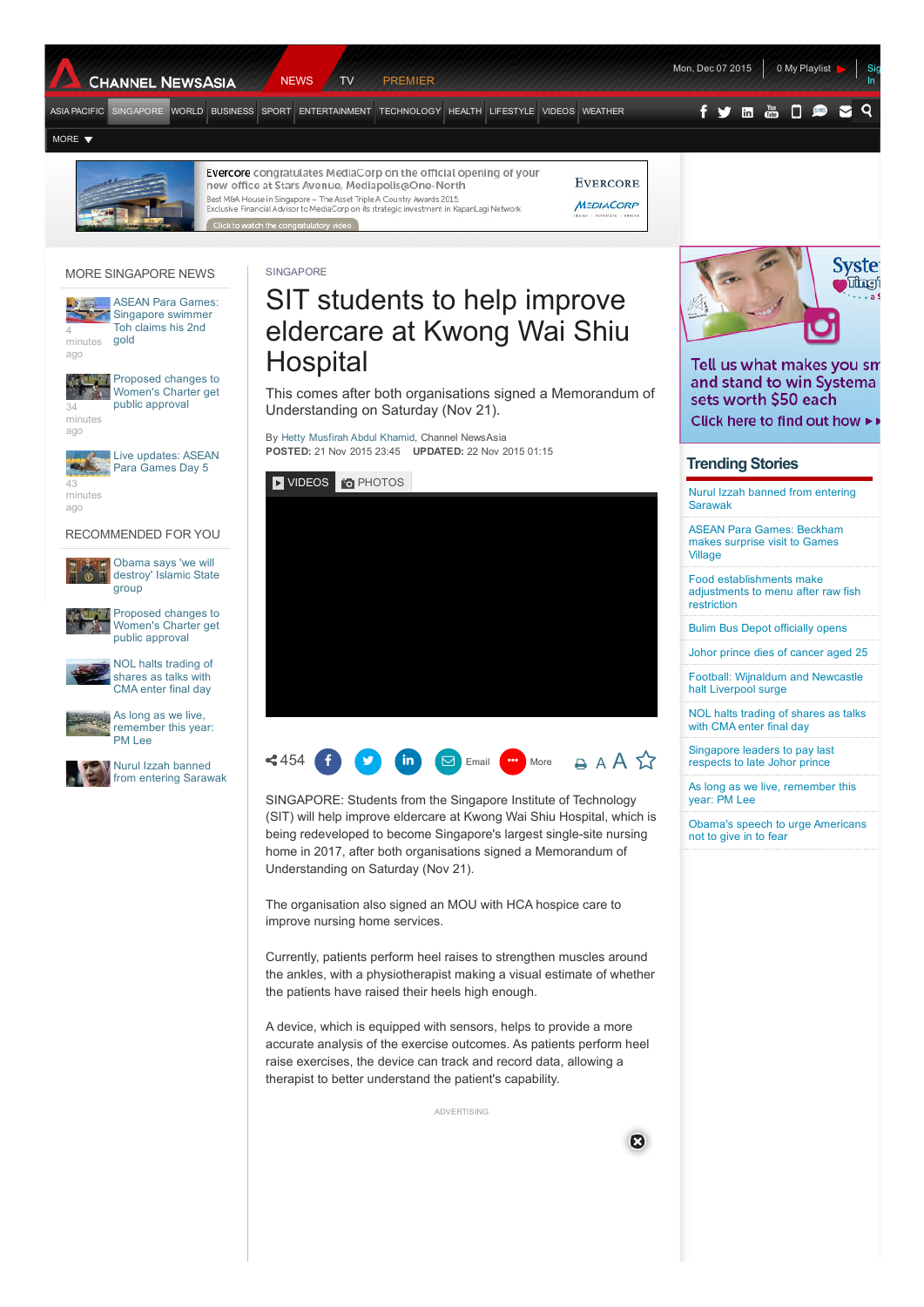The device is just one innovation by SIT students, and more of them can be expected to help with patient rehabilitation.

Health Minister Gan Kim Yong said the hospital's new facilities will provide an ideal environment for seniors to recuperate.

Among them are features targeted at dementia patients. These include a "memory street", which reconstructs a typical street scene from the 1960s to revive fond memories, and a garden designed to stimulate the senses.

"We are working with them to think about how we can design a garden that can help dementia patients. And again, it will be very multidisciplinary. It will involve occupational therapists, physiotherapists, mechanical students who would have put in the various sensors, IT students which will have to capture the information, plus different strategies to help dementia patients and these will require design students. Many of our projects will be of that nature," said Professor Tan Thiam Soon, President, SIT.

Keong Wai Shiu Hospital CEO Dr Ow Chee Chung explained how these features would be beneficial for patients.

"There's a structured path for them to move. This is important for dementia patients because if the garden is too open, they will get confused, they may get lost, and after that they don't feel safe," said Dr Ow.

"We make use of multi-sensory elements as part of the rehab, so in the garden, there are different stations. Each station will look at different elements for patients - some might be the sensory touch of the hands, sensory touch of the leg, some are sights and sounds. The elderly will then do their rehab by different stations. We really hope with this, the patients will get better care. We believe we will help some of them even improve in their condition, but what is more important for most of them, we hope by doing this, we can at least maintain whatever condition they are in now at the moment," he added.

CNA/dl

[HOME](http://www.channelnewsasia.com/news) [SINGAPORE](http://www.channelnewsasia.com/news/singapore) **Police probing ['unnatural](http://www.channelnewsasia.com/news/singapore/police-probing-unnatural/2282532.html)** 



## MORE STORIES FOR YOU



death' after bloody trail found

SAF regular serviceman found dead at **[Sembawang](http://www.channelnewsasia.com/news/singapore/saf-regular-serviceman/2282138.html)** Camp

...

JUMP TO Select Subsection  $\bar{\mathbf{v}}$